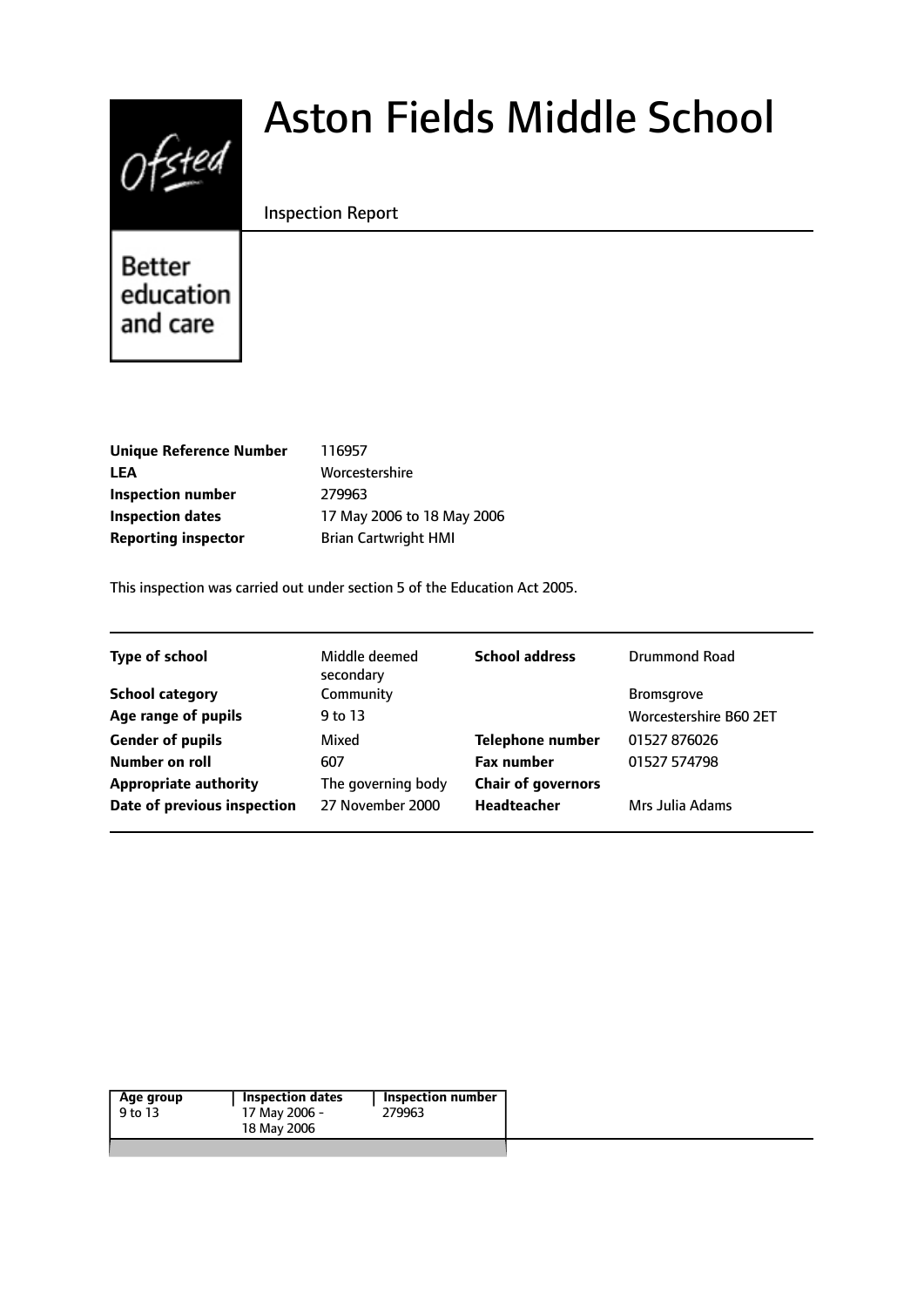© Crown copyright 2006

#### Website: www.ofsted.gov.uk

This document may be reproduced in whole or in part for non-commercial educational purposes, provided that the information quoted is reproduced without adaptation and the source and date of publication are stated.

Further copies of this report are obtainable from the school. Under the Education Act 2005, the school must provide a copy of this report free of charge to certain categories of people. A charge not exceeding the full cost of reproduction may be made for any other copies supplied.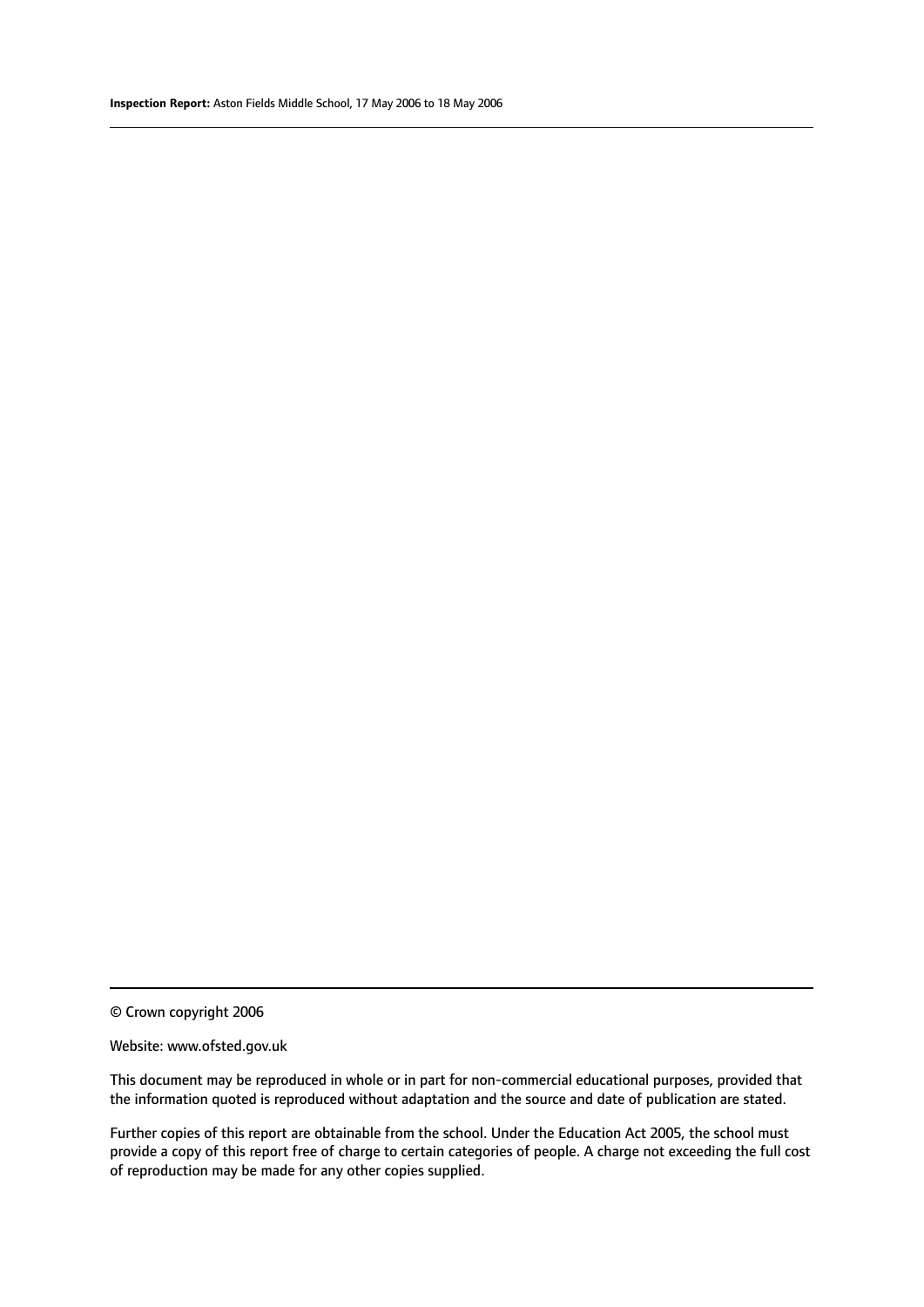# **Introduction**

The inspection was carried out by one of Her Majesty's Inspectors and three Additional Inspectors.

# **Description of the school**

Aston Fields is in the south-eastern outskirts of Bromsgrove, one of four middle schools serving two high schools. Pupils of all abilities from a full range of socio-economic backgrounds attend the school. Most pupils walk to school. There are low numbers of pupils from minority ethnic backgrounds, low numbers of pupils with statements of special educational need and average numbers of pupils who have learning difficulties and disabiliti

### **Key for inspection grades**

| Grade 1 | Outstanding  |
|---------|--------------|
| Grade 2 | Good         |
| Grade 3 | Satisfactory |
| Grade 4 | Inadequate   |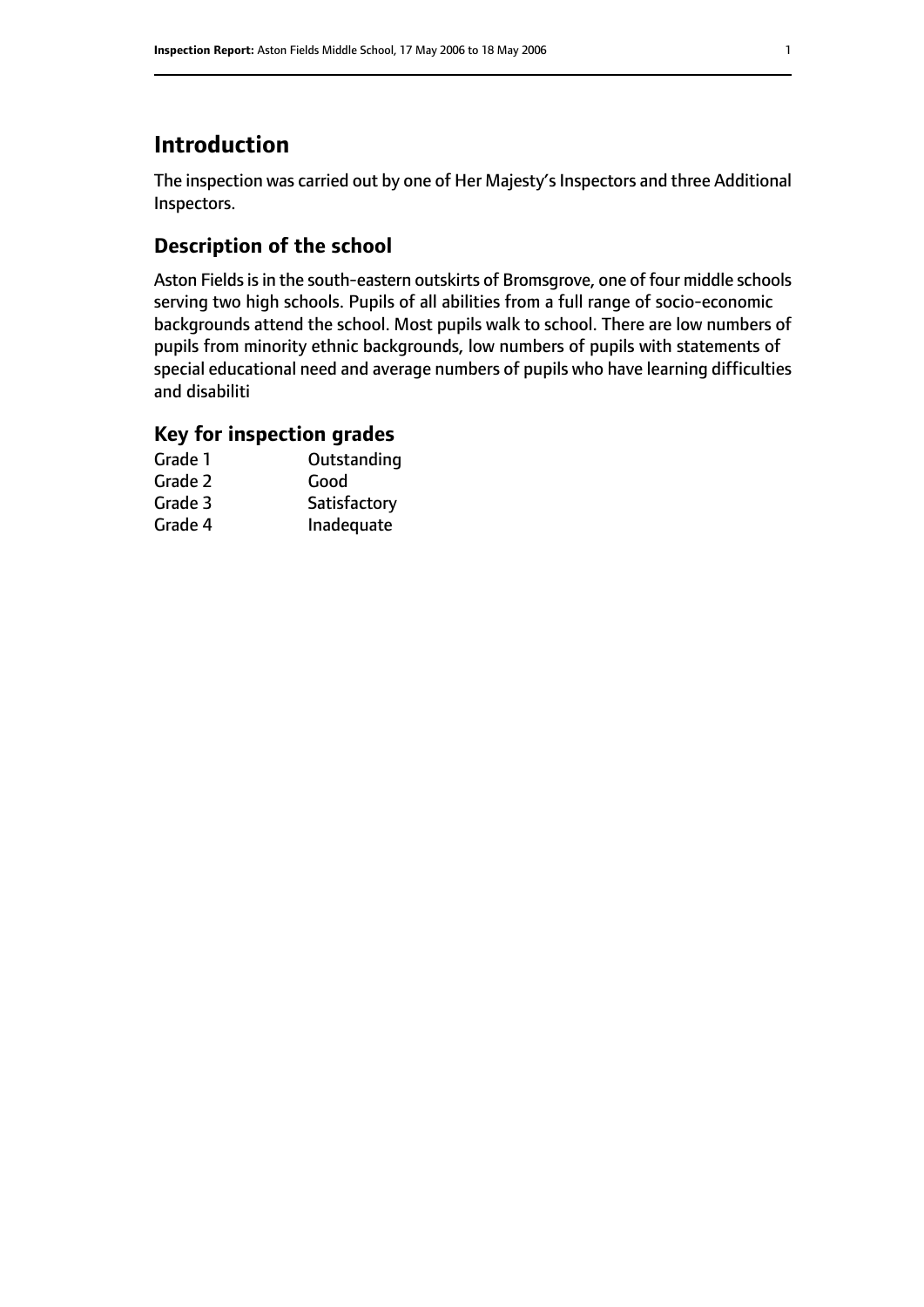# **Overall effectiveness of the school**

#### **Grade: 3**

Aston Fields gives a satisfactory education to pupils, and adequate value for money. Standards attained by pupils are currently broadly in line with national averages, and represent satisfactory progress during the time they have been at the school. The pupils' personal development is good, as are many aspects of the care and support pupils receive day by day. The school has good links with outside agencies and local schools. All staff are appropriately well qualified and fully committed to ensuring the pupils' success, so pupils enjoy school and behave well. Some features of the curriculum encourage high performance, for example the early entry of all Year 8 pupils for the mathematics Key Stage 3 tests. There are some outstanding examples of individual creativity from pupils.

In the school, there are examples of outstanding teaching, excellent marking practice, and good planning. But these are not consistent across all years and subjects, because of inadequate monitoring and evaluation by the school of the impact of its teaching and learning policies. The school knows of its strengths, and agrees with the overall satisfactory judgement. However, it has not consistently identified the causes of underperformance, and therefore lacks clear solutions to tackle them. Teachers are not consistently using their good information about pupil progressto plan appropriately challenging lesson activites for every ability. In many areas, the school has not made sufficient progress since the previous inspection. Despite this, the school does have the capacity to improve because of the competence of its staff, the good attitudes to learning of its pupils, and the willingness of its leadership to respond to the challenges.

#### **What the school should do to improve further**

- Improve self-evaluation to clearly identify the critical aspects that need improvement, and what actions will achieve this.
- Ensure the implementation of actions to bring about improvement.
- Use information about the pupils' progress consistently to plan lessons in order to fully challenge every learner.

# **Achievement and standards**

#### **Grade: 3**

The current progress of pupils across the school as a whole represents satisfactory achievement. Pupils arrive in Year 5 with broadly average academic attainments. Standards seen in Year 8 match the national average, with some above average performance in Year 8 mathematics. There is some high quality creative writing, often in unlikely settings. For example a science homework provided one pupil with the scope to write a brilliantly entertaining interpretation of the geological rock cycle with the tale of a rock called Douglas. His rather unfortunate experiences of the forces of nature ended with his ultimate descent into 'the soil collective', and final resting place as a roof slate.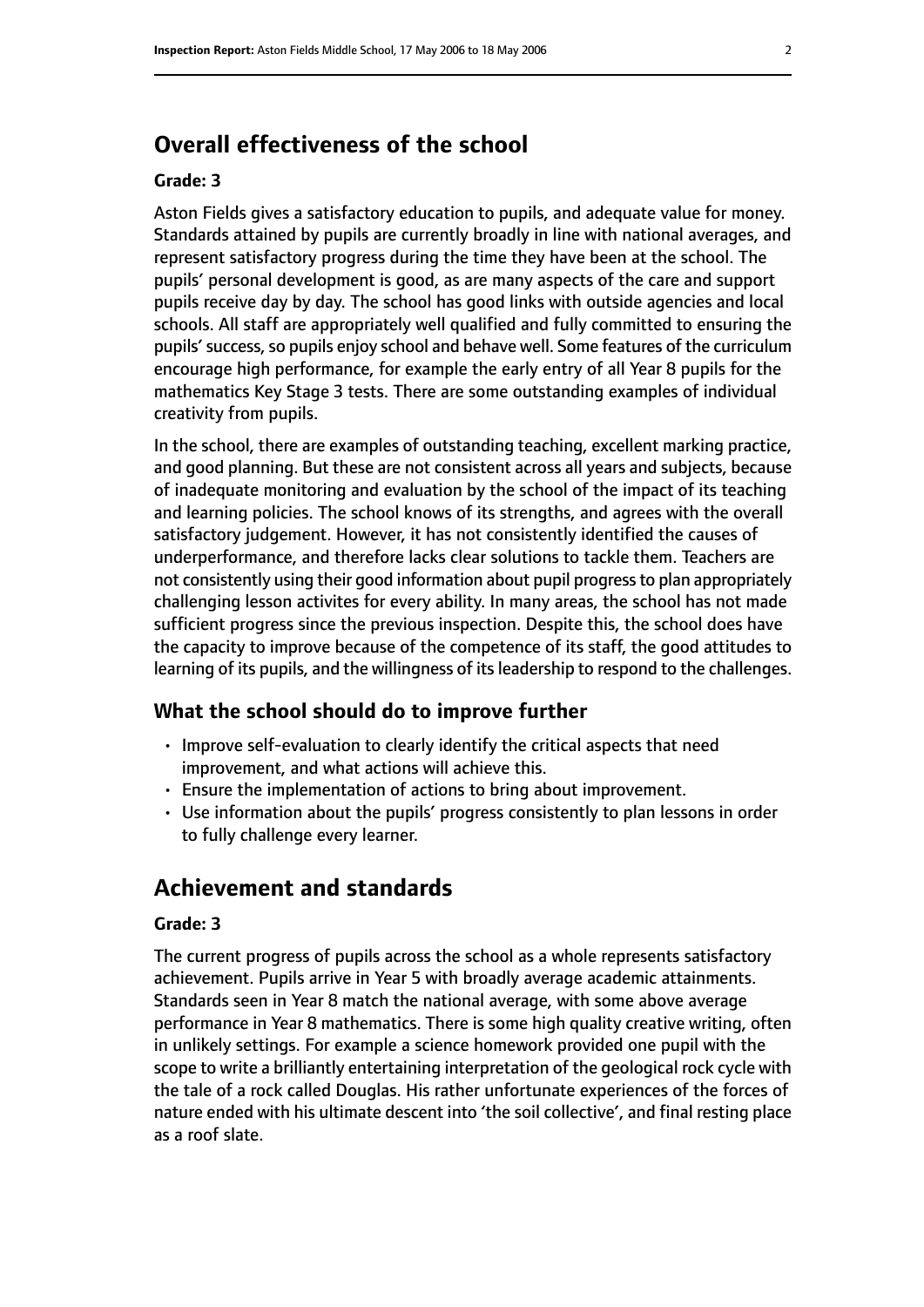The school teaches the final two years (5 and 6) of Key Stage 2. Evidence of the standards in Year 6 seen during this inspection are now broadly at expected levels. However, in 2005 the Year 6 results were not good enough overall, and inadequate in mathematics. Then, overall progress throughout Key Stage 2 was well below national expectations. Some of the factors causing that poor performance were unique to the 2004/05 year and have now been successfully resolved.

Different groups of pupils make broadly similar progress, and the school hasresponded to slight differences between boys and girls evident in the previous year's results. Pupils with learning difficulties and disabilities make good progress, thanks to good support by the skilled special needs team, including excellent work by learning mentors.

#### **Personal development and well-being**

#### **Grade: 2**

The school works well together to make sure that the pupils' personal development and well-being are good. Assemblies cover a range of events and religious festivals, supported by a weekly prayer that is shared in class tutorials. A sound citizenship education programme adds to the good spiritual, moral, social and cultural development of pupils. There are many opportunities for pupils' trips both in Britain and abroad, and links with international schools. A number of charities benefit from the pupils' fundraising.

Almost all pupils enjoy school and act sensibly and courteously towards each other and staff. Inspectors observed consistently good pupil behaviour and attitudes to learning, confirming a recent local authority observation, although a small minority of parents did not think behaviour was good. Attendance is good and exclusions minimal, aided by good support from learning mentors. Pupils feel safe because the school deals with bullying well, although sometimes not as quickly as pupils would hope for.

The school promotes healthy lifestyles systematically in all years through health and physical education, and the school council has played an important part in developing healthier options in the dining room. However, take up is still limited as many pupils continue to bring unhealthy snacks and drinks to school.

# **Quality of provision**

#### **Teaching and learning**

#### **Grade: 3**

The quality of teaching and learning is satisfactory. Most teachers of Years 7 and 8 have good subject expertise. These specialist skills are also effectively used in foundation subjects in Years 5 and 6. The management of pupils' behaviour is good and in most lessons pupils concentrate well and work diligently. In some particularly successful lessons, teachers employ a variety of learning styles to stimulate and engage the wide range of ability of the learners. Here, work matches pupil ability well, with opportunity for paired work, discussion, experiment, and extended writing.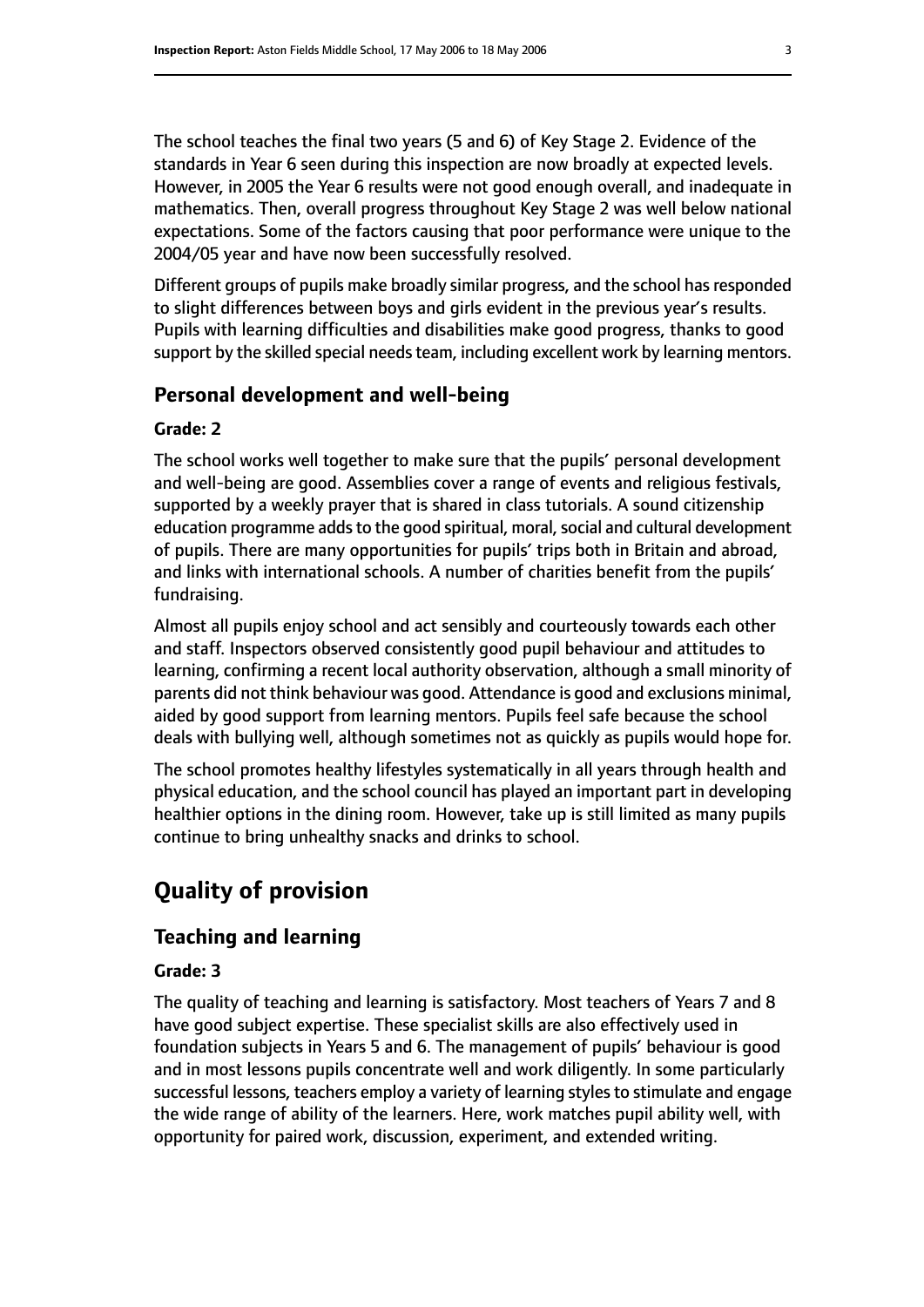There is no systematic whole school approach to lesson planning. Assessment data to plan future lessons is not used consistently. Some pupils are assessed accurately and are made fully aware of their progress and what they need to do to improve. In science, pupils complete a simple review after each topic that sets out what they should learn better. An outstanding example in music involved pupils confidently using national criteria to evaluate each other's work. However, marking does not always lead to clear targets for improvement. While pupils with learning difficulty are supported very well, teachers do not regularly plan for tasks that challenge the more able.

#### **Curriculum and other activities**

#### **Grade: 3**

The curriculum is satisfactory and meets statutory requirements and the needs of most pupils. Links between Years 6 and 7 in English, mathematics and science are not secure and require further improvement. There is a good range of extra-curricular activities which are enjoyed by a large number of pupils. All pupils, including talented pupils, get exciting opportunities to extend their skills in the expressive arts course in Years 7 and 8. The fast track mathematics course in Years 7 and 8 provides a good opportunity for pupils to make rapid progress. Provision for literacy and numeracy is satisfactory. Information and communication technology (ICT) is well funded but not being used effectively by pupils across the curriculum. Some high quality projects in the community have been tackled in the past. Work related aspects of learning are not yet fully developed but good practice is evident in the theatre element of the performing arts course.

#### **Care, guidance and support**

#### **Grade: 3**

The school is a community in which the pupils feel safe. The vast majority of parents believe that their children are well cared for. Pupils are aware of what to do if they have any problems and feel that these issues are dealt with successfully. Adults in school know their pupils well, especially the staff who support those with learning needs, or otherwise vulnerable. The special needs coordinator and her team of staff make a valuable contribution to guiding and supporting these pupils. Good links are made with outside agencies and parents are generally kept well informed. Child protection procedures are in place and staff are fully conversant with them.

There is an effective programme to ensure that Year 5 pupils have a smooth transition to this school and for Year 8 to the high schools. The reward system and behaviour consequences are well understood by pupils and are applied consistently.

There has been an improvement since the last inspection in assessing how well pupils are doing, but not all teachers use this information in their planning. Heads of year and tutors are effective in their oversight of the pupils' personal development but apart from Year 7 are not yet fully involved in academic mentoring. Pupils know the levels at which they are working at but need more rigorous guidance about how to reach their targets.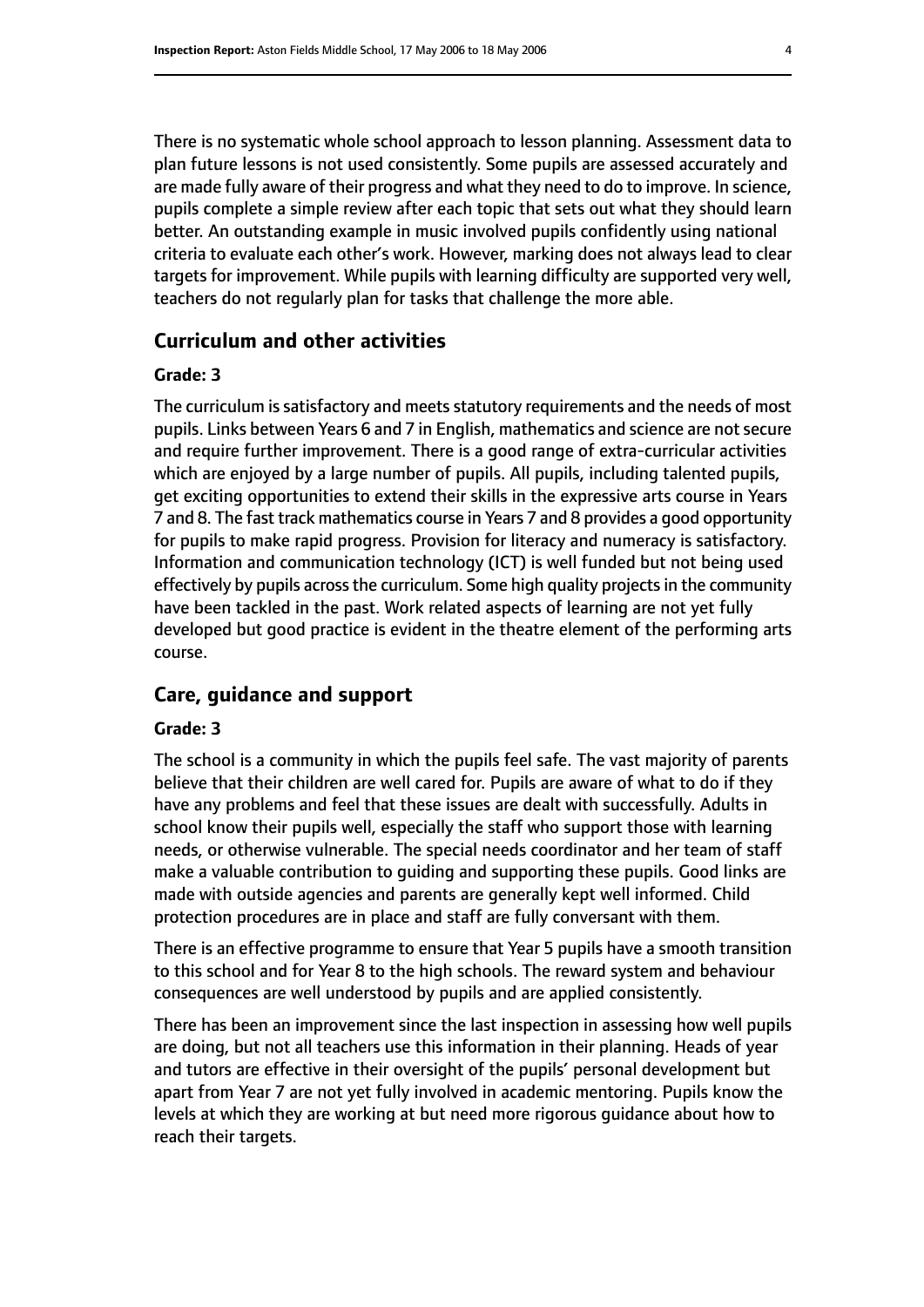# **Leadership and management**

#### **Grade: 3**

Leadership and management are satisfactory. School leaders consistently promote good care for pupils, exemplified by the very effective approach to mentoring vulnerable learners. Difficult staffing circumstances in 2004/5 understandably affected pupil achievement at Key Stage 2, and compromised the capacity of the remaining senior leaders to improve standards. Parents and pupils have appropriate opportunities to contribute to school review, and they consider that the school is providing a good education. The school does well to ensure all groups of learners are equally well provided for.

Subject coordinators track pupils' progress well and observe colleagues teaching. However,in the past, the schools evaluation of teaching and learning has not exposed the reasons for underperformance, and consequently the development plan was not precisely enough tailored to resolve the problems. Solutions already exist within the school, but excellent practice by talented staff is not being shared across the school. Some key polices are inconsistently applied. For example, there is no systematic monitoring of either planning or the scrutiny of pupils' work. Good information about pupils' progress is not used consistently well enough at a day to day level to inform lesson planning, or to ensure a coordinated approach to intervention and support, where pupils are need help. As a result, the school has struggled to meet its past performance targets. A good, albeit very recent, internal report on teaching and learning has accurately identified the key issues.

Governance is satisfactory. Governors know the school's strengths and weaknesses and have been rightly concerned about Key Stage 2. They have sought advice from the local authority, and visited similar schools, to try to better understand this issue. They have recently instigated a 'learning walk' to improve their knowledge of school life. Financial management is satisfactory, with good day-to-day procedures and a budgetary analysis that keeps governors well informed. Accommodation is good and well cared for. However, despite significant resources dedicated to ICT, there are ongoing concerns about reliability and access to networked services. The use and subsequent impact of ICT on learning are not evaluated. Despite some important shortfalls, the management and leadership has the capacity, and genuine commitment at all levels, to respond swiftly to the inspection's findings.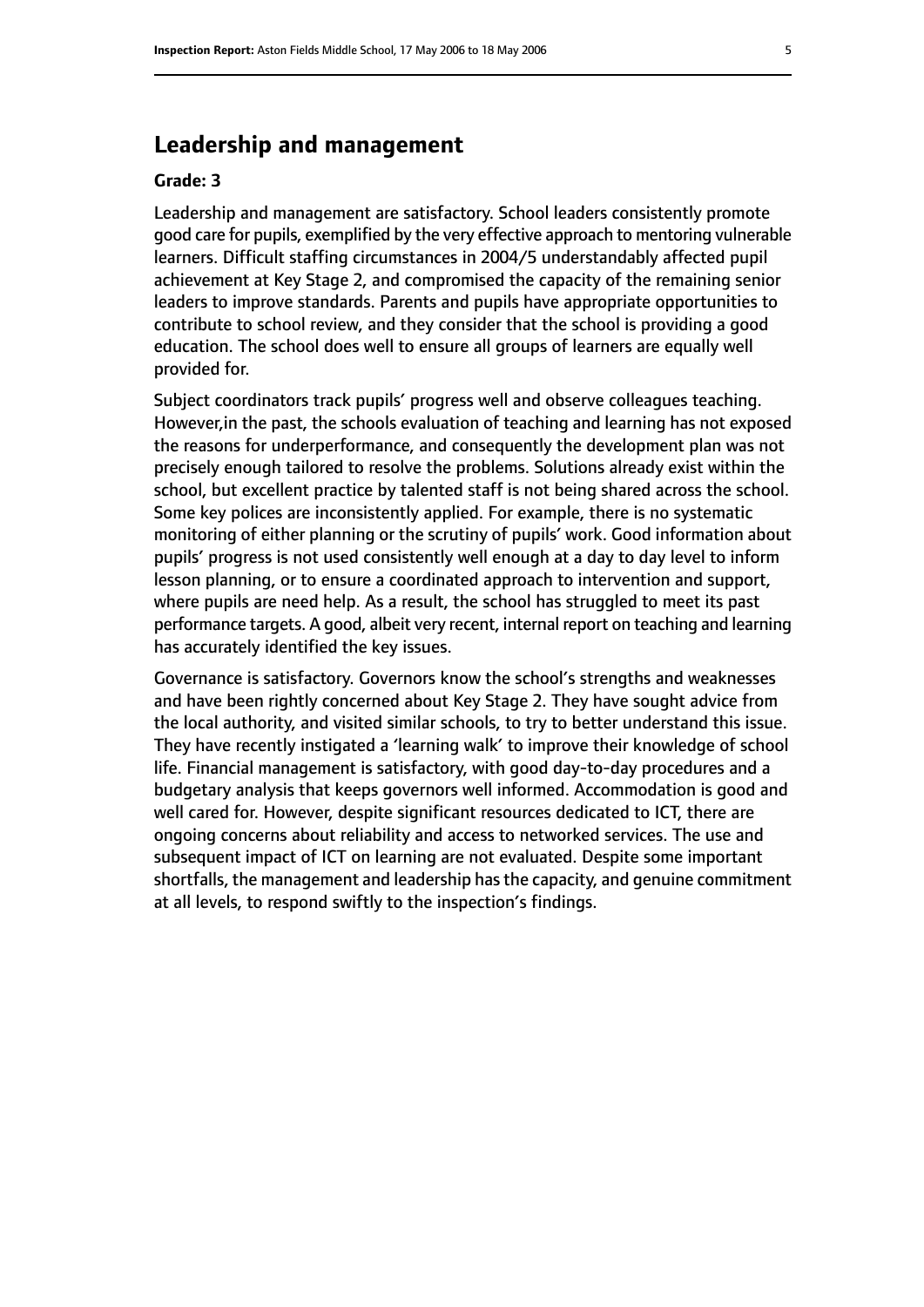**Any complaints about the inspection or the report should be made following the procedures set out inthe guidance 'Complaints about school inspection', whichis available from Ofsted's website: www.ofsted.gov.uk.**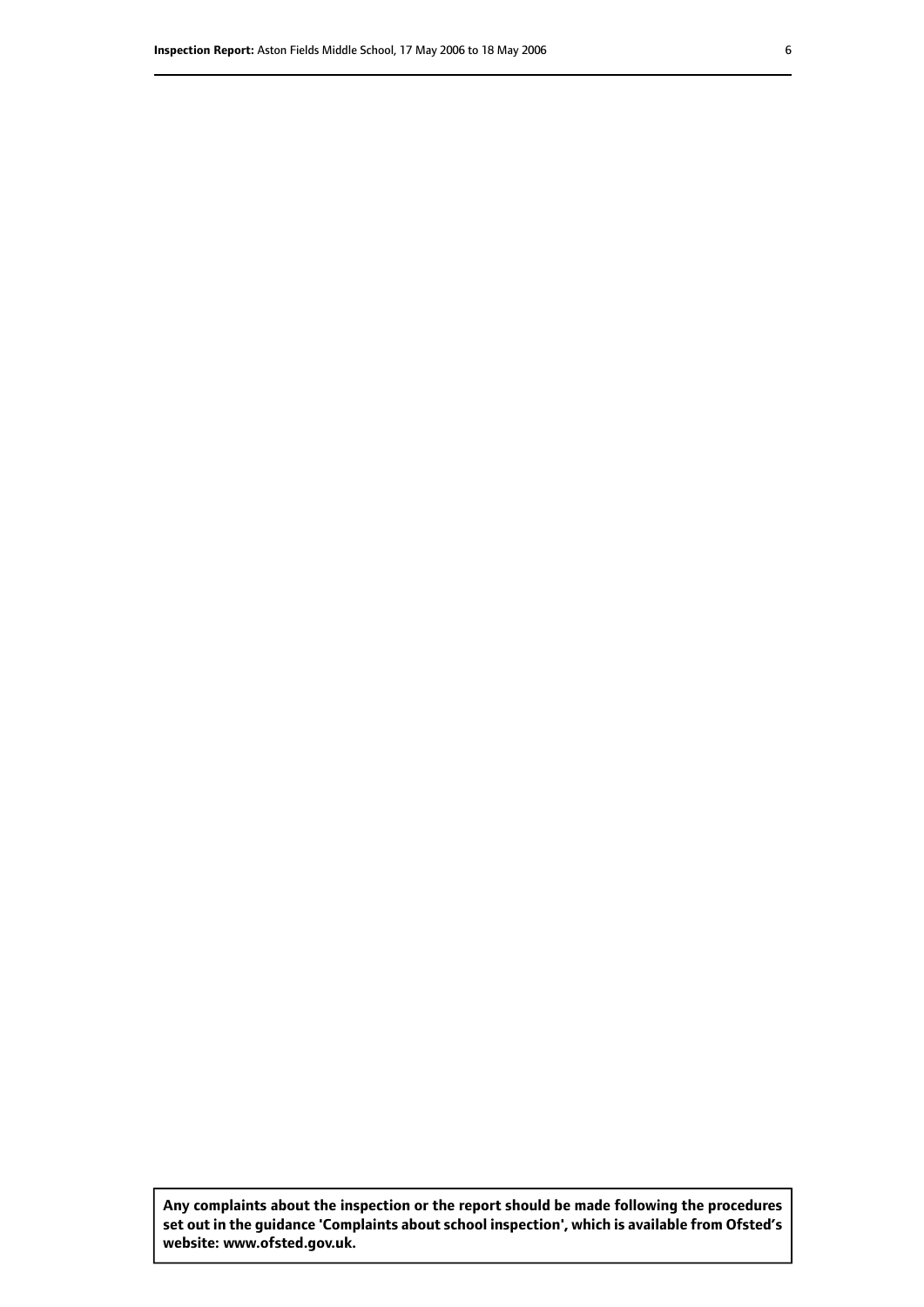# **Inspection judgements**

| Key to judgements: grade 1 is outstanding, grade 2 good, grade 3 | School<br><b>Overall</b> | $16-19$ |
|------------------------------------------------------------------|--------------------------|---------|
| satisfactory, and grade 4 inadequate                             |                          |         |

#### **Overall effectiveness**

| How effective, efficient and inclusive is the provision of education,<br>integrated care and any extended services in meeting the needs of<br>learners? |     | NА        |
|---------------------------------------------------------------------------------------------------------------------------------------------------------|-----|-----------|
| How well does the school work in partnership with others to promote<br>learners' well-being?                                                            |     | NА        |
| The quality and standards in foundation stage                                                                                                           | ΝA  | <b>NA</b> |
| The effectiveness of the school's self-evaluation                                                                                                       |     | ΝA        |
| The capacity to make any necessary improvements                                                                                                         | Yes | NА        |
| Effective steps have been taken to promote improvement since the last<br>inspection                                                                     | Yes | ΝA        |

#### **Achievement and standards**

| How well do learners achieve?                                                                               | ΝA        |
|-------------------------------------------------------------------------------------------------------------|-----------|
| The standards <sup>1</sup> reached by learners                                                              | NА        |
| How well learners make progress, taking account of any significant variations<br>between groups of learners | <b>NA</b> |
| How well learners with learning difficulties and disabilities make progress                                 | <b>NA</b> |

#### **Personal development and well-being**

| How good is the overall personal development and well-being of the<br>learners?                                  | ΝA        |
|------------------------------------------------------------------------------------------------------------------|-----------|
|                                                                                                                  |           |
| The extent of learners' spiritual, moral, social and cultural development                                        | <b>NA</b> |
| The behaviour of learners                                                                                        | <b>NA</b> |
| The attendance of learners                                                                                       | <b>NA</b> |
| How well learners enjoy their education                                                                          | <b>NA</b> |
| The extent to which learners adopt safe practices                                                                | <b>NA</b> |
| The extent to which learners adopt healthy lifestyles                                                            | <b>NA</b> |
| The extent to which learners make a positive contribution to the community                                       | <b>NA</b> |
| How well learners develop workplace and other skills that will contribute to<br>their future economic well-being | <b>NA</b> |

#### **The quality of provision**

| How effective are teaching and learning in meeting the full range of<br>the learners' needs?          | ΝA |
|-------------------------------------------------------------------------------------------------------|----|
| How well do the curriculum and other activities meet the range of<br>needs and interests of learners? | NА |
| How well are learners cared for, guided and supported?                                                | NА |

 $^1$  Grade 1 - Exceptionally and consistently high; Grade 2 - Generally above average with none significantly below average; Grade 3 - Broadly average; Grade 4 - Exceptionally low.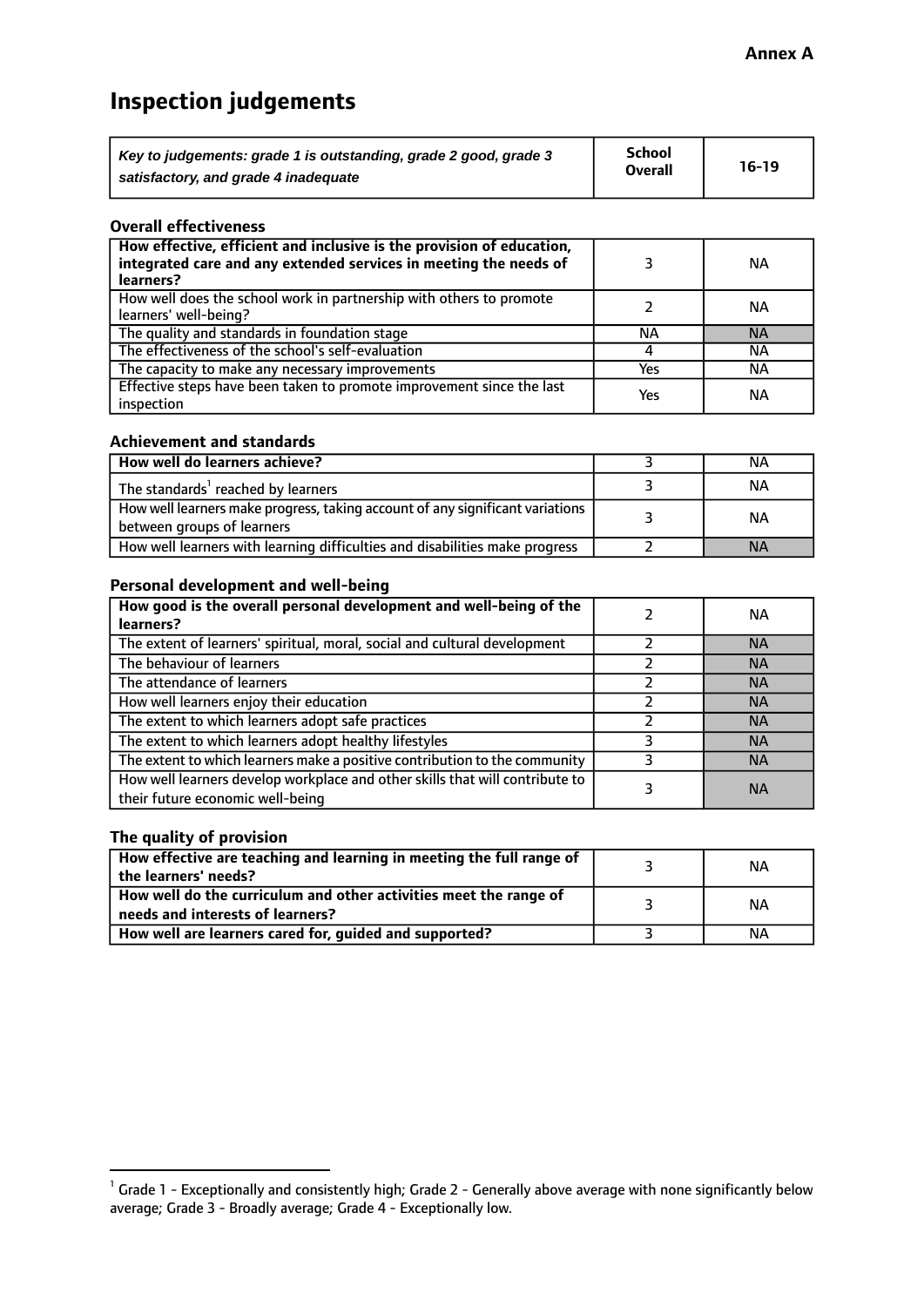# **Leadership and management**

| How effective are leadership and management in raising achievement<br>and supporting all learners?                                              |     | NA.       |
|-------------------------------------------------------------------------------------------------------------------------------------------------|-----|-----------|
| How effectively leaders and managers at all levels set clear direction leading<br>to improvement and promote high quality of care and education |     | <b>NA</b> |
| How effectively performance is monitored, evaluated and improved to meet<br>challenging targets, through quality assurance and self-review      |     | <b>NA</b> |
| How well equality of opportunity is promoted and discrimination tackled so<br>that all learners achieve as well as they can                     |     | <b>NA</b> |
| How effectively and efficiently resources are deployed to achieve value for<br>money                                                            |     | <b>NA</b> |
| The extent to which governors and other supervisory boards discharge their<br>responsibilities                                                  |     | <b>NA</b> |
| The adequacy and suitability of staff to ensure that learners are protected                                                                     | Yes | <b>NA</b> |

| The extent to which schools enable learners to be healthy                                     |            |  |
|-----------------------------------------------------------------------------------------------|------------|--|
| Learners are encouraged and enabled to eat and drink healthily                                | Yes        |  |
| Learners are encouraged and enabled to take regular exercise                                  | <b>Yes</b> |  |
| Learners are discouraged from smoking and substance abuse                                     | Yes        |  |
| Learners are educated about sexual health                                                     | Yes        |  |
| The extent to which providers ensure that learners stay safe                                  |            |  |
| Procedures for safequarding learners meet current government requirements                     | Yes        |  |
| Risk assessment procedures and related staff training are in place                            | <b>Yes</b> |  |
| Action is taken to reduce anti-social behaviour, such as bullying and racism                  | <b>Yes</b> |  |
| Learners are taught about key risks and how to deal with them                                 | Yes        |  |
| The extent to which learners make a positive contribution                                     |            |  |
| Learners are helped to develop stable, positive relationships                                 | Yes        |  |
| Learners, individually and collectively, participate in making decisions that affect them     | Yes        |  |
| Learners are encouraged to initiate, participate in and manage activities in school and the   | <b>Yes</b> |  |
| wider community                                                                               |            |  |
| The extent to which schools enable learners to achieve economic well-being                    |            |  |
| There is provision to promote learners' basic skills                                          | Yes        |  |
| Learners have opportunities to develop enterprise skills and work in teams                    | Yes        |  |
| Careers education and guidance is provided to all learners in key stage 3 and 4 and the sixth | Yes        |  |
| form                                                                                          |            |  |
| Education for all learners aged 14-19 provides an understanding of employment and the         | NА         |  |
| economy                                                                                       |            |  |